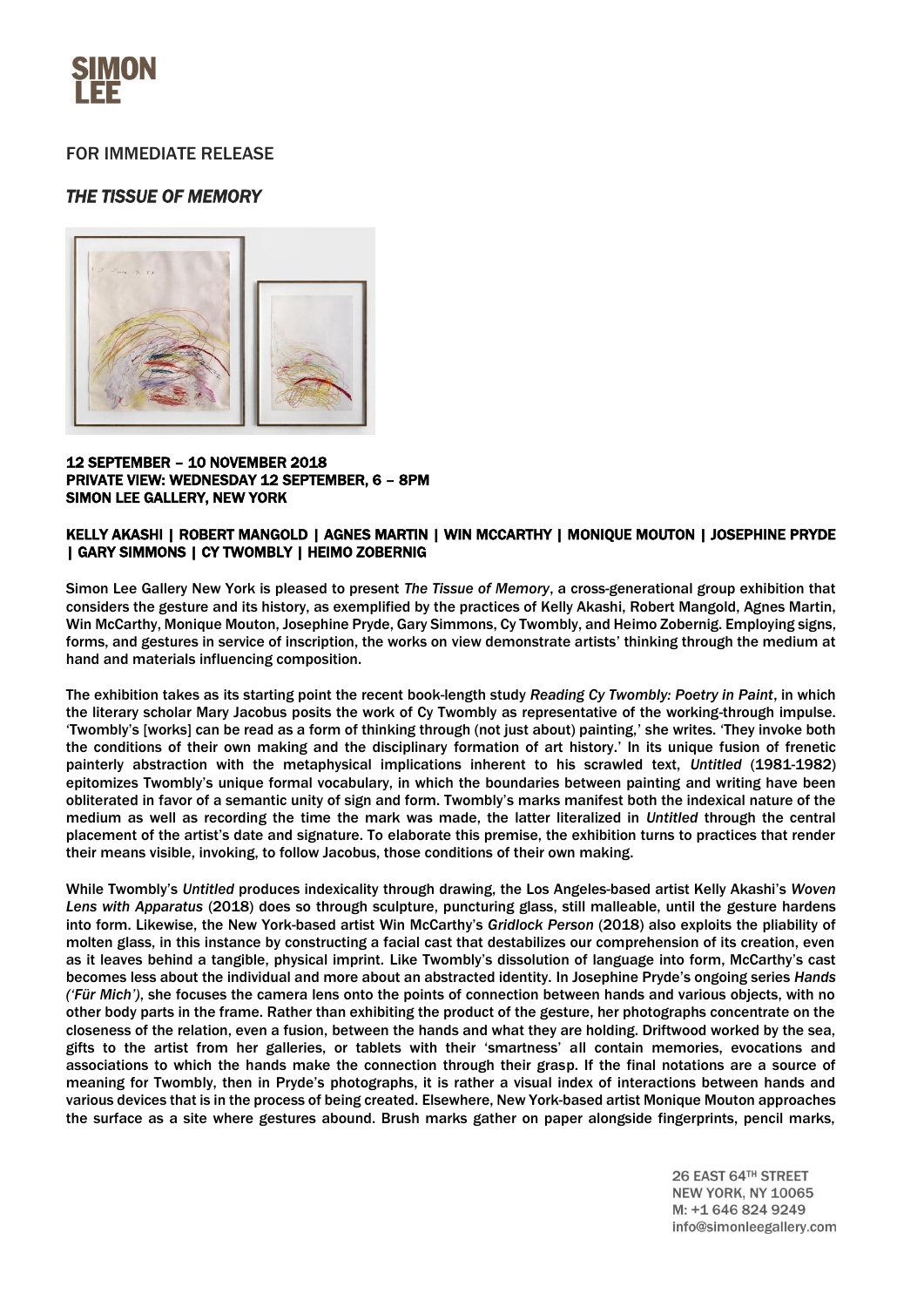

punctures, or cuts – vestigial traces of the artist's process. For Mouton, the frame transcends its conventional purpose to become a form of encasement, binding the work it contains to the moment of its making.

As such, *The Tissue of Memory* identifies the point at which the artist's material intervention becomes an act of indexical inscription. All the works included in the exhibition are animated by a certain tension between memory and anticipation, between the implied act of mark-making and its record. After Roland Barthes' description of Twombly's works-on-paper, these pieces tend to be 'conjugated in the past tense or in the future, never really in the present…the tense is perpetually uncertain.' So, too, for the paintings of Robert Mangold and drawings of Agnes Martin, who, in conversation with the curator Lawrence Alloway, said that her work contained 'neither objects, nor space, nor time, not anything — no forms…' Rather than advancing these representational qualities, Martin's mark-making instead functions as a recording of her act of meditative introspection. For Martin, 'it is not what is seen. It is what is known forever in the mind.' Of course, what is 'known forever in the mind' is memory, and here we present an inventory of means toward making that fallible, internal process legible.

### NOTES TO EDITORS

Kelly Akashi was born in 1983 in Los Angeles, CA and lives and works in Los Angeles, CA. Recent solo exhibitions include *Long Exposure*, SculptureCenter, New York, NY (2017); *Being as a Thing*, Ghebaly Gallery, Los Angeles, CA (2016); *&*, Tomorrow Gallery, New York, NY (2015); and *SSOftllY*, Michael Jon & Alan Gallery, Miami, FL (2015). Selected group exhibitions include *Pine Barrens*, Tanya Bonakdar, New York (2018); *Dreamers Awake*, White Cube, London, UK (2017); *Lyric on a Battlefield*, Gladstone Gallery, New York, NY (2017); *LA: A Fiction*, Musée d'art contemporain de Lyon, Lyon, France (2017); *Take Me (I'm Yours)*, curated by Hans Ulrich Obrist, Jens Hoffmann, and Kelly Taxter, Jewish Museum, New York, NY (2016); *Streams of Warm Impermanence*, David Roberts Art Foundation, London, UK (2016); *Made in LA: a, the, though, only*, Hammer Museum, Los Angeles, CA (2016); and *Can't Reach Me There*, Midway Contemporary Art, Minneapolis, MN (2015).

Robert Mangold was born in 1937 in North Tonawanda, NY and lives and works in Washingtonville, NY. Mangold has been the subject of numerous solo exhibitions and retrospectives, have been Guggenheim Museum, New York; the Stedelijk Museum in Amsterdam; the Akron Art Museum; the Hallen für neue Kunst, Schaffhausen, Switzerland; the Allen Memorial Art Museum, Oberlin College; the Hallen für neue Kunst; the Museum Wiesbaden; the Parasol Unit Foundation for Contemporary Art, London; and the Albright-Knox Art Gallery, Buffalo, NY. Other recent solo exhibitions include *Robert Mangold: Paintings and Works on Paper 2013–2017*, Pace Gallery, New York, NY (2017); Robert Mangold: A Survey 1965–2003, Mnuchin Gallery, New York, NY (2017); *Robert Mangold: Continuity and Discontinuity*, Cleveland Institute of Art, Cleveland, OH (2011); and *Correspondances–Robert Mangold/Paul Gauguin*, Musée d'Orsay, Paris, France (2006).

Agnes Martin was born in 1912 in Macklin, Canada and died in 2004 in Taos, NM. Martin received the Golden Lion at the Venice Biennale in 1997 and the National Medal of Arts in 1998. She has been the subject of numerous international institutional exhibitions, including a five-part retrospective at Dia: Beacon, New York. NY, in 2007, as well as a 2015 retrospective at Tate Modern, London, UK, which traveled to Kunstsammlung NRW, Dusseldorf, Germany; the Los Angeles County Museum of Art, Los Angeles, CA; and the Solomon R. Guggenheim Museum, New York, NY. Other recent major exhibitions include *Agnes Martin: The Untroubled Mind/Works from the Daniel W. Dietrich II Collection*, Philadelphia Museum of Art, Philadelphia, PA (2018); *Agnes Martin*, Aspen Art Museum, Aspen, CO (2014); *In Honor of Agnes Martin's Centenary*, Inverleith House, Royal Botanic Garden, Edinburgh, UK (2012); *Agnes Martin: Work Ethic*, Art Gallery of Ontario, Toronto, Canada (2010); *Agnes Martin*, Dia:Beacon, Beacon, NY; and *A Field of Vision: Agnes Martin's Paintings from the 1980s*, Dia:Beacon, Beacon, NY (2006).

Win McCarthy was born in 1986 in Brooklyn, NY, where he lives and works. Recent solo exhibitions include *Gridlock Person*, Galerie Fons Welters, Amsterdam, Netherlands (2018); *Mister*, Silberkuppe, Berlin, Germany (2017); and *Mouth, etc*, Off Vendome, New York, NY (2015). Selected group exhibitions include *In Search of Sunrise*, Galerie Crevcour, Marseille, France (2018); *Michael Krebber/Win McCarthy/Josephine Pryde/Trevor Shimizu*, Marta Cervera, Madrid, Spain (2018); *Pure Fiction*, Marian Goodman Gallery, Paris, France (2016); *Mirror Cells*, Whitney Museum of American Art, New York, NY (2016); *Takashi Murakami's Superflat*, Yokohama Museum of Art, Japan (2016); and *Puddle, pothole, porthole*, Sculpture Center, New York, NY (2014).

> 26 EAST 64TH STREET **NEW YORK, NY 10065** M: +1 646 824 9249 info@simonleegallery.com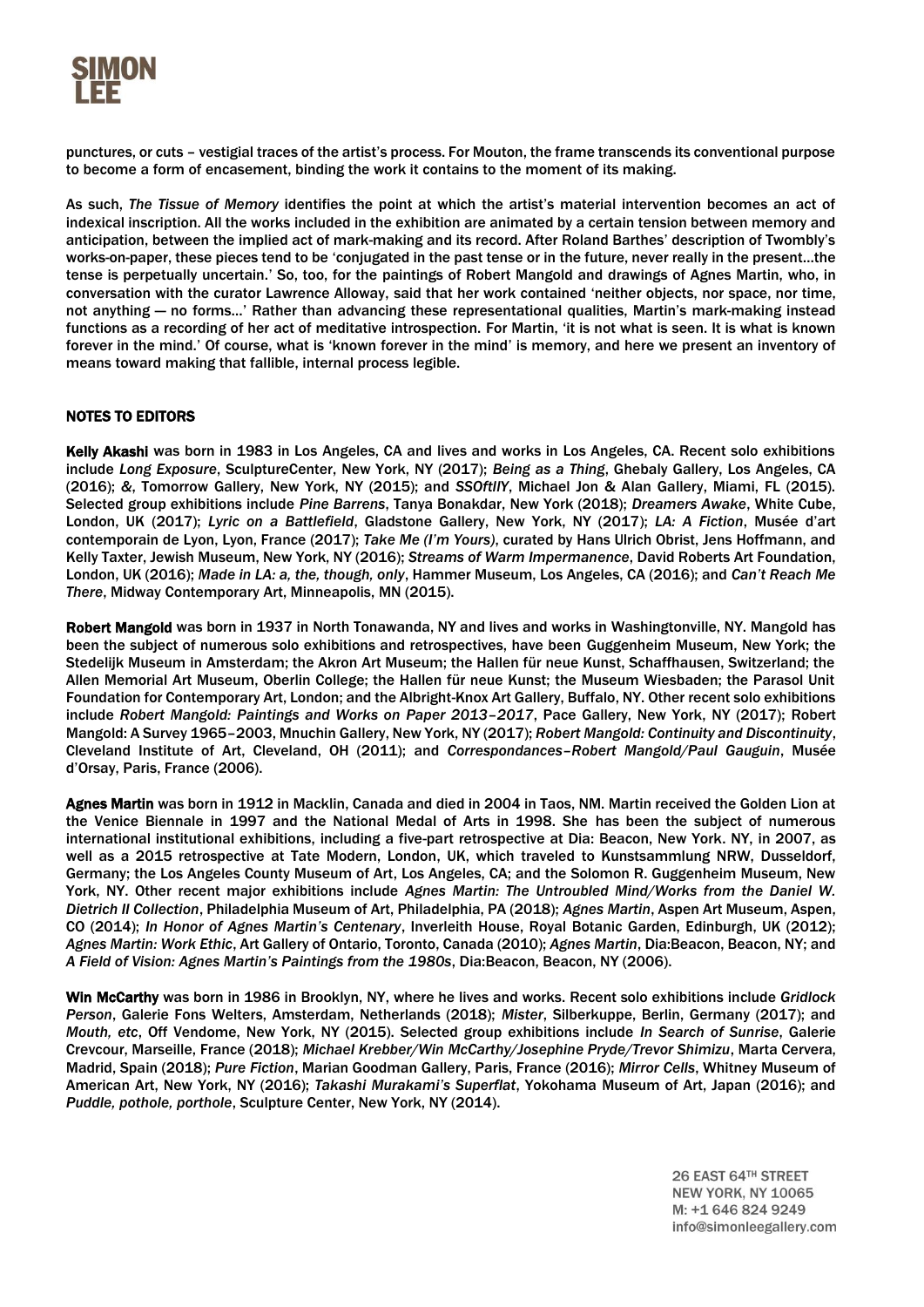

Monique Mouton was born in 1984 in Fort Collins, CO and lives and works in New York, NY. Recent solo exhibitions include *A Place Partly Known*, Natalie Hug, Cologne, Germany (2017); *More Near*, Bridget Donahue, New York, NY (2016); and *Pieces*, Fourteen30 Contemporary, Portland, OR (2014). Selected group exhibitions include *Blue State*, Night Gallery, Los Angeles, CA; *Carry the Bend*, Brennan & Griffin, New York, NY (2018); *Lyric on a Battlefield*, Gladstone Gallery, New York, NY (2017); *Sputterances*, Metro Pictures, New York, NY (2017); *Fort Greene*, Venus Over Los Angeles, Los Angeles, CA (2016); *Postal Mascota*, Galerie Mascota, Mexico City, Mexico (2016); and *White Columns Benefit Exhibition + Auction*, White Columns, New York, New York (2015).

Josephine Pryde was born in the UK in 1967, and lives and works in London and Berlin. Pryde was shortlisted for the Turner Prize in 2016. She has had solo exhibitions in major institutions worldwide, including Tate Britain, London, UK (2016); CCA Wattis Institute of Contemporary Arts, San Francisco, CA (2015); Arnolfini, Bristol, UK (2014); Kunstverein Düsseldorf, Dusseldorf, Germany (2012); Kunsthalle Bern, Bern, Switzerland (2012); and Secession, Vienna, Austria (2004). Other recent solo exhibitions include *Traces of Accessibility: Josephine Pryde, Marilyn Thompson,* Goton, Paris, France (2017); *Knickers, Berlin*, Temnikova & Kasela, Tallinn, Estonia (2014); *PHOTOGRAPHS YOU TAKE Josephine Pryde*, THE SCHTIP, Sheffield, UK (2013); and *Night Out*, Simon Lee Gallery, London, UK (2012). Selected group exhibitions include *Faithless Pictures*, National Museum, Oslo, Norway (2018); *Social Surfaces*, Artists Space, New York, NY (2017); *Turner Prize 2016*, Tate Britain, London, UK (2016); *THE GEO POLITICS OF MONETIZED AIRSPACE — Come Fly with Me, I Meet You by the Airside Gucci Concession at 4, Fox Fur Hat*, Midway Contemporary Art, Minneapolis, MN (2016); *Collected by... Thea Westreich Wagner and Ethan Wagner*, Whitney Museum of American Art, New York, NY (2016); *Faux Amis*, Simon Lee Gallery, London, UK (2015); *Container and Contained*, Künstlerhaus Stuttgart, Stuttgart, Germany (2015); and *Lisa Oppenheim, Anna Ostoya, Josephine Pryde, Eileen Quinlan*, MoMA, New York, NY (2013).

Gary Simmons was born in 1964 in New York, NY and lives and works in Los Angeles, CA. He was the 2013 recipient of the Studio Museum Harlem's Joyce Alexander Wein Artist Prize. Simmons has presented one-person exhibitions at numerous institutions, including the California African American Museum, Los Angeles, CA; The Drawing Centre, New York, NY; Pérez Art Museum Miami, Miami, FL; The Bohen Foundation, New York, NY; Museum of Contemporary Art, Chicago, IL; and Philadelphia Museum of Art, Pennsylvania, PA; The Saint Louis Art Museum, MO; Kunsthaus Zurich, Zurich, Switzerland; The Whitney Museum of American Art, New York, NY; and White Columns, New York, NY. Other recent solo exhibitions include *Balcony Seating Only*, Regen Projects, Los Angeles, CA (2017); *Recapturing Memories of the Black Ark*, Southern Exposure, San Francisco, CA (2017); *Post No Bills*, Simon Lee Gallery, London, UK (2016); *Gary Simmons: Fight Night*, Metro Pictures, New York, NY (2014); *Gary Simmons: Sweet Science*, Baldwin Gallery, Aspen, CO (2014); *Shine*, Simon Lee Gallery, London, UK (2011); and *Double Feature*, SAKS, Geneva, Switzerland (2010).

Cy Twombly was born in 1928 in Lexington, VA and died in 2011 in Rome, Italy. In 2010, he was knighted France's Légion D'Honneur concurrent with the unveiling of his site-specific painting *Ceiling* in the Salle des Bronzes at the Musée du Louvre. Recent major exhibitions have been held at institutions including the Museum of Cycladic Art, Athens, Greece (2017); Centre Georges Pompidou, Paris, France (2016); Morgan Library & Museum, New York, NY (2014); Museo Jumex, Mexico City, Mexico (2014), Ca' Pesaro, Venice, Italy (2015); Philadelphia Museum of Art, Philadelphia, PA (2013); Museum of Modern Art, New York, NY (2011); Museum Brandhorst, Munich, Germany (2011); Museum of Contemporary Art, Los Angeles, CA (2011); Art Institute of Chicago, Chicago, IL (2009); Tate Modern, London, UK (2008); State Hermitage Museum, St. Petersburg, Russia (2003); Pinakothek der Moderne, Munich, Germany (2003); Centre Georges Pompidou, Paris, France; Serpentine Gallery, London, UK; Whitney Museum of American Art, New York, NY; and The Menil Collection, Houston, TX.

Heimo Zobernig was born in 1958 in Mauthen, Austria and lives and works in Vienna, Austria. Zobernig was the 2016 recipient of the Roswitha Haftmann Prize as well as the Austrian representative for the 56th Venice Biennale (2015). Recent solo exhibitions include *Heimo Zobernig*, Nagel Draxler at Kunsthaus Lempertz, Brussels, Belgium (2018); *Heimo Zobernig: Chess Painting*, MIT List Visual Arts Center, Cambridge, MA (2017); *Generali Foundation Studienzentrum am Museum der Moderne im Rupertinum*, Museum der Moderne, Salzburg, Austria (2016); *schwarzescafé*, LUMA Foundation, Zürich, Switzerland (2016); *wood painting*, Malmö Konsthall, Malmö, Sweden (2016); *Here and now in the Museum Ludwig*, Museum Ludwig, Köln, Germany (2016); *Heimo Zobernig*, Simon Lee Gallery, London, UK (2015); *Heimo Zobernig*, Kunsthaus Bregenz, Bregenz, Austria (2015); *Heimo Zobernig*, Mudam Luxembourg, Musée d'Art Moderne Grand-Duc Jean, Luxembourg (2014); and *Heimo Zobernig*, Mudam Luxembourg, Musée d'Art Moderne Grand-Duc Jean, Luxembourg (2012).

> 26 EAST 64TH STREET **NEW YORK, NY 10065** M: +1 646 824 9249 info@simonleegallery.com